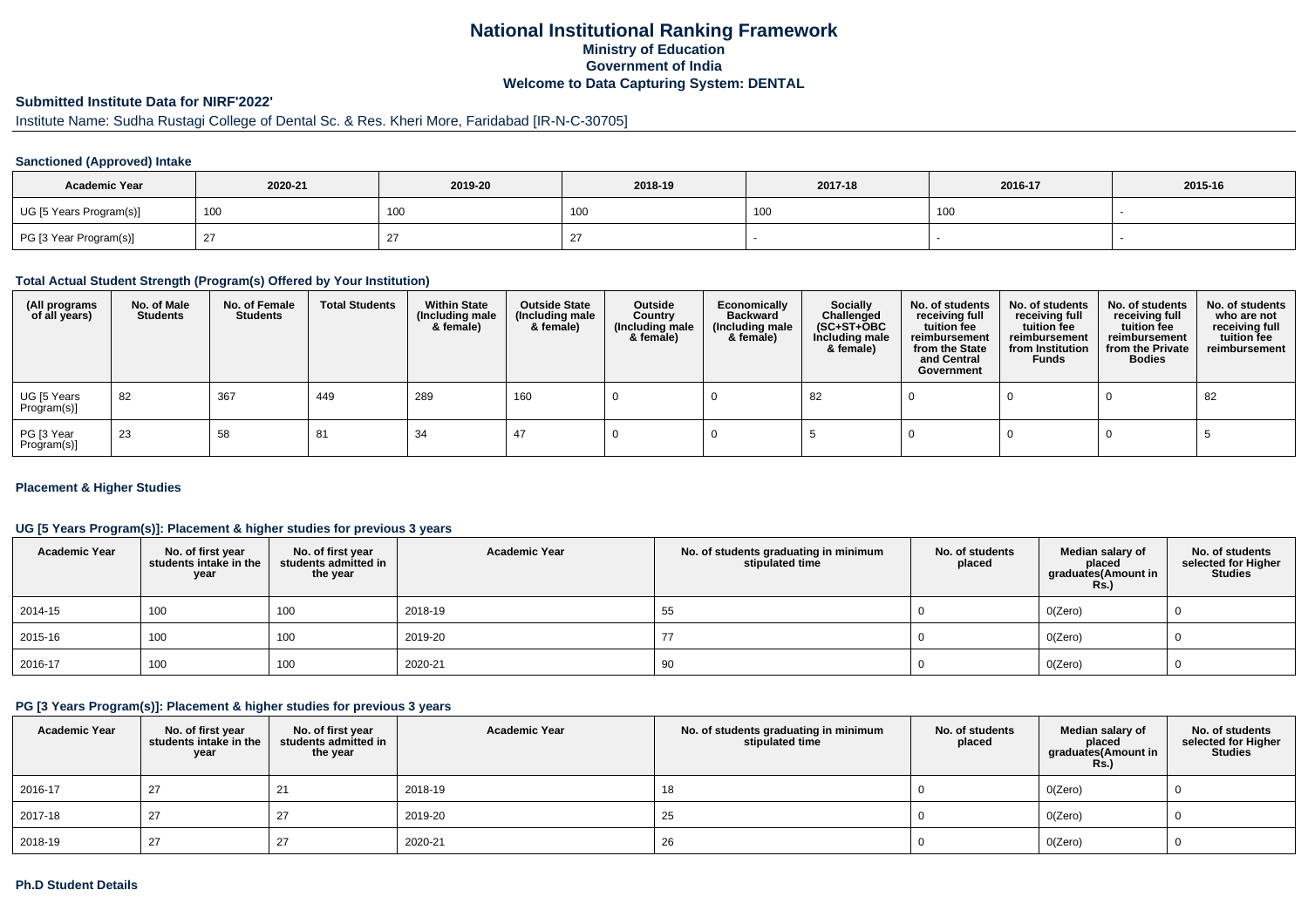| Ph.D (Student pursuing doctoral program till 2020-21 Students admitted in the academic year 2020-21 should not be entered here.) |         |         |         |  |  |  |
|----------------------------------------------------------------------------------------------------------------------------------|---------|---------|---------|--|--|--|
| <b>Total Students</b>                                                                                                            |         |         |         |  |  |  |
| Full Time                                                                                                                        |         |         |         |  |  |  |
| Part Time                                                                                                                        |         | 0       |         |  |  |  |
| No. of Ph.D students graduated (including Integrated Ph.D)                                                                       |         |         |         |  |  |  |
|                                                                                                                                  | 2020-21 | 2019-20 | 2018-19 |  |  |  |
| Full Time                                                                                                                        |         |         |         |  |  |  |
| Part Time                                                                                                                        |         |         |         |  |  |  |
| No. of students Graduating in Super Speciality program (DM/MCH)                                                                  |         |         |         |  |  |  |
| 2020-21                                                                                                                          | 2019-20 | 2018-19 |         |  |  |  |

#### **Financial Resources: Utilised Amount for the Capital expenditure for previous 3 years**

| <b>Academic Year</b>                                                                                 | 2020-21                                         | 2019-20                                       | 2018-19                                        |  |  |  |  |  |
|------------------------------------------------------------------------------------------------------|-------------------------------------------------|-----------------------------------------------|------------------------------------------------|--|--|--|--|--|
|                                                                                                      | <b>Utilised Amount</b>                          | <b>Utilised Amount</b>                        | <b>Utilised Amount</b>                         |  |  |  |  |  |
| Annual Capital Expenditure on Academic Activities and Resources (excluding expenditure on buildings) |                                                 |                                               |                                                |  |  |  |  |  |
| Library                                                                                              | 1324032 (THIRTEEN LACS TWENTY FOUR THOUSAND     | 427448 (FOUR LAC TWENTY SEVEN THOUSAND FOUR   | 1420916 (FOURTEEN LACS TWENTY THOUSAND NINE    |  |  |  |  |  |
|                                                                                                      | THIRTY TWO)                                     | HUNDRED FORTY EIGHT)                          | HUNDRED SIXTEEN)                               |  |  |  |  |  |
| New Equipment for Laboratories                                                                       | 61297 (SIXTY ONE THOUSAND TWO HUNDRED NINETY    | 2436020 (TWENTY FOUR LACS THIRTY SIX THOUSAND | 95816 (NINETY FIVE THOUSAND EIGHT HUNDRED      |  |  |  |  |  |
|                                                                                                      | SEVEN)                                          | TWENTY)                                       | SIXTEEN)                                       |  |  |  |  |  |
| Other expenditure on creation of Capital Assets (excluding<br>expenditure on Land and Building)      | 632101 (SIX LAC THIRTY TWO THOUSAND ONE HUNDRED | 9751022 (NINETY SEVEN LAC FIFTY ONE THOUSAND  | 3369105 (THIRTY THREE LACS SIXTY NINE THOUSAND |  |  |  |  |  |
|                                                                                                      | ONE)                                            | TWENTY TWO)                                   | ONE HUNDRED FIVE)                              |  |  |  |  |  |

# **Financial Resources: Utilised Amount for the Operational expenditure for previous 3 years**

| <b>Academic Year</b>                                                                                                               | 2020-21                                         |                                                | 2018-19                                        |  |  |  |  |  |
|------------------------------------------------------------------------------------------------------------------------------------|-------------------------------------------------|------------------------------------------------|------------------------------------------------|--|--|--|--|--|
|                                                                                                                                    | <b>Utilised Amount</b>                          | <b>Utilised Amount</b>                         | <b>Utilised Amount</b>                         |  |  |  |  |  |
| <b>Annual Operational Expenditure</b>                                                                                              |                                                 |                                                |                                                |  |  |  |  |  |
| Salaries (Teaching and Non Teaching staff)                                                                                         | 55521933 (FIVE CRORE FIFTY FIVE LACS TWENTY ONE | 68846366 (SIX CRORE EIGHTY EIGHT LAC FORTY SIX | 65467888 (SIX CRORE FIFTY FOUR LAC SIXTY SEVEN |  |  |  |  |  |
|                                                                                                                                    | THOUSAND NINE HUNDRED THIRTY THREE)             | THOUSAND THREE HUNDRED SIXTY SIX)              | THOUSAND EIGHT HUNDRED EIGHTY EIGHT)           |  |  |  |  |  |
| Maintenance of Academic Infrastructure or consumables and                                                                          | 3358204 (THIRTY THREE LACS FIFTY EIGHT THOUSAND | 8004174 (EIGHTY LAC FOUR THOUSAND ONE HUNDRED  | 15949048 (ONE CRORE FIFTY NINE LAC FORTY NINE  |  |  |  |  |  |
| other running expenditures (excluding maintenance of hostels<br>and allied services, rent of the building, depreciation cost, etc) | TWO HUNDRED FOUR)                               | SEVENTY FOUR)                                  | THOUSAND FORTY EIGHT)                          |  |  |  |  |  |
| Seminars/Conferences/Workshops                                                                                                     | 2748671 (TWENTY SEVEN LAC FORTY EIGHT THOUSAND  | 6610305 (SIXTY SIX LAC TEN THOUSAND THREE      | 5587208 (FIFTY FIVE LAC EIGHTY SEVEN THOUSAND  |  |  |  |  |  |
|                                                                                                                                    | SIX HUNDRED SEVENTY ONE)                        | HUNDRED FIVE)                                  | TWO HUNDRED EIGHT)                             |  |  |  |  |  |

**IPR**

| Calendar year            | 2020 | 2019 | 2018 |
|--------------------------|------|------|------|
| No. of Patents Published |      |      |      |
| No. of Patents Granted   |      |      |      |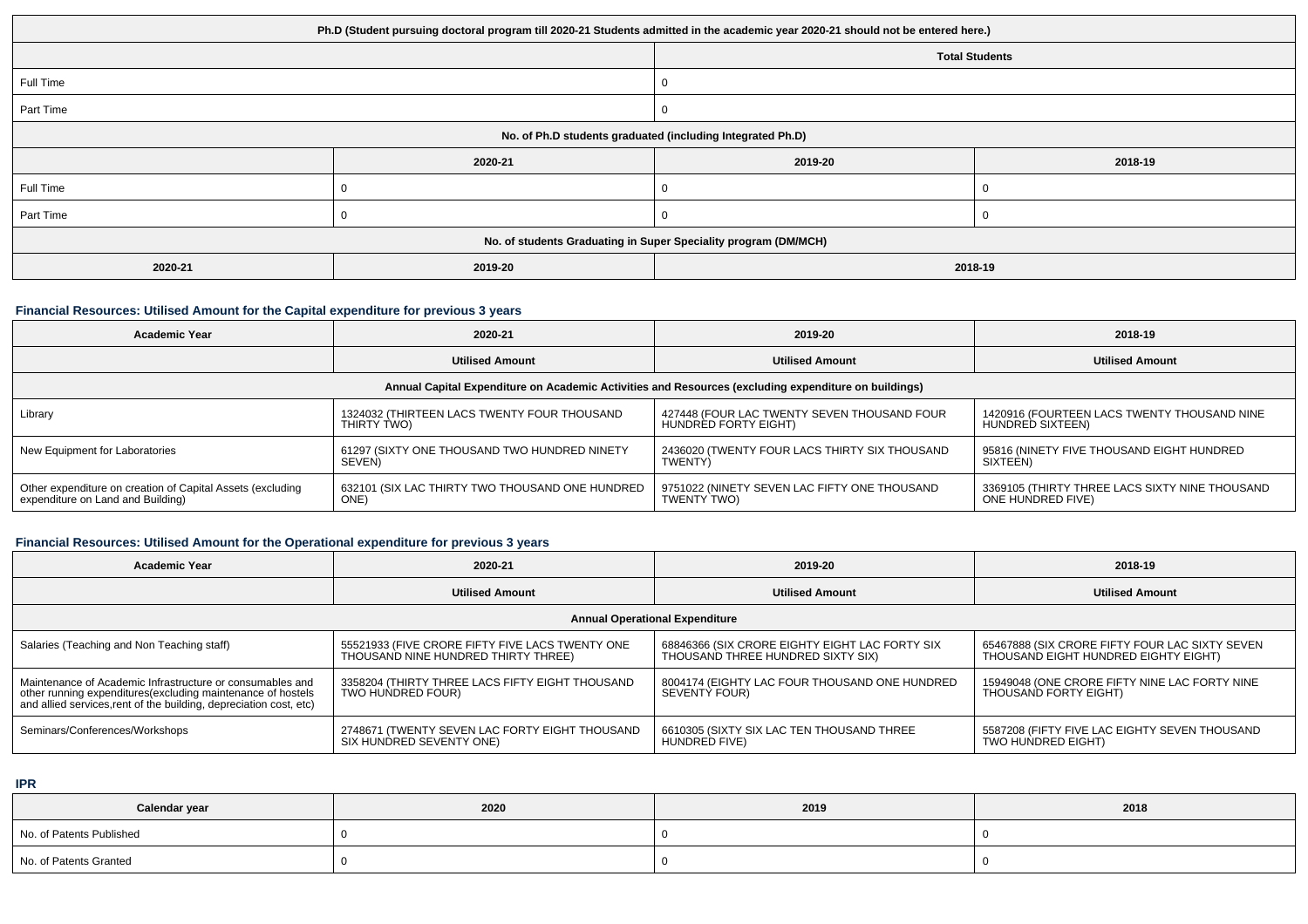#### **Sponsored Research Details**

| <b>Financial Year</b>                    | 2020-21 | 2019-20 | 2018-19 |
|------------------------------------------|---------|---------|---------|
| Total no. of Sponsored Projects          |         |         |         |
| Total no. of Funding Agencies            |         |         |         |
| Total Amount Received (Amount in Rupees) |         |         |         |
| Amount Received in Words                 | Zero    | Zero    | Zero    |

### **OPD Attendance & Bed Occupancy**

| '. Average OPD attendance in the calendar year 2020. | 312 |
|------------------------------------------------------|-----|
|------------------------------------------------------|-----|

#### **PCS Facilities: Facilities of physically challenged students**

| 1. Do your institution buildings have Lifts/Ramps?                                                                                                         | Yes, more than 80% of the buildings |
|------------------------------------------------------------------------------------------------------------------------------------------------------------|-------------------------------------|
| 2. Do your institution have provision for walking aids, including wheelchairs and transportation from one building to another for<br>handicapped students? | Yes                                 |
| 3. Do your institution buildings have specially designed toilets for handicapped students?                                                                 | Yes, less than 40% of the buildings |

### **Faculty Details**

| Srno           | Name                               | Age | Designation                                         | Gender | Qualification | Experience (In<br>Months) | <b>Currently working</b><br>with institution? | <b>Joining Date</b> | <b>Leaving Date</b>      | <b>Association type</b> |
|----------------|------------------------------------|-----|-----------------------------------------------------|--------|---------------|---------------------------|-----------------------------------------------|---------------------|--------------------------|-------------------------|
|                | Dr C M MARYA                       | 52  | Dean / Principal /<br>Director / Vice<br>Chancellor | Male   | Ph.D          | 355                       | Yes                                           | 16-12-2016          | $\sim$                   | Regular                 |
| $\overline{2}$ | DR SALIL PAWAH                     | 47  | Professor                                           | Male   | <b>MDS</b>    | 290                       | Yes                                           | 01-08-2006          | $\sim$                   | Regular                 |
| 3              | DR AMIT GUPTA                      | 47  | Professor                                           | Male   | <b>MDS</b>    | 275                       | Yes                                           | 01-05-2004          | $\sim$                   | Regular                 |
| 4              | <b>DR MANISHA</b>                  | 42  | Professor                                           | Female | <b>MDS</b>    | 233                       | Yes                                           | 26-09-2013          | $\sim$                   | Regular                 |
| 5              | DR NEHA JAIN                       | 39  | Professor                                           | Female | <b>MDS</b>    | 203                       | Yes                                           | 21-04-2014          | $\sim$                   | Regular                 |
| 6              | DR MEENU GARG                      | 43  | Professor                                           | Female | MDS           | 230                       | Yes                                           | 13-10-2010          | $\sim$                   | Regular                 |
| $\overline{7}$ | <b>DR CHETAN</b><br><b>PATHAK</b>  | 36  | Reader                                              | Male   | <b>MDS</b>    | 171                       | Yes                                           | 09-09-2013          | $\sim$                   | Regular                 |
| 8              | DR PARUL ARORA<br><b>SACHDEV</b>   | 37  | Reader                                              | Female | <b>MDS</b>    | 164                       | Yes                                           | 07-04-2012          | --                       | Regular                 |
| 9              | <b>DR GUNJAN</b><br><b>GUPTA</b>   | 35  | Reader                                              | Female | <b>MDS</b>    | 123                       | Yes                                           | 13-11-2018          | $\sim$                   | Regular                 |
| 10             | <b>DR PREETI</b><br><b>AGARWAL</b> | 35  | Lecturer                                            | Female | <b>MDS</b>    | 153                       | Yes                                           | 04-03-2014          | $\sim$                   | Regular                 |
| 11             | DR RUHI AHUJA                      | 40  | Lecturer                                            | Female | <b>MDS</b>    | 99                        | Yes                                           | 01-10-2018          | $\sim$                   | Regular                 |
| 12             | DR MANSI KHATRI                    | 31  | Lecturer                                            | Female | MDS           | 110                       | Yes                                           | 01-11-2018          | $\sim$                   | Regular                 |
| 13             | DR KAMAL YADAV                     | 34  | Lecturer                                            | Male   | <b>MDS</b>    | 86                        | Yes                                           | 30-10-2018          | $\sim$                   | Regular                 |
| 14             | DR ANUJ GUPTA                      | 33  | Lecturer                                            | Male   | <b>MDS</b>    | 69                        | Yes                                           | 01-04-2019          | $\overline{\phantom{a}}$ | Regular                 |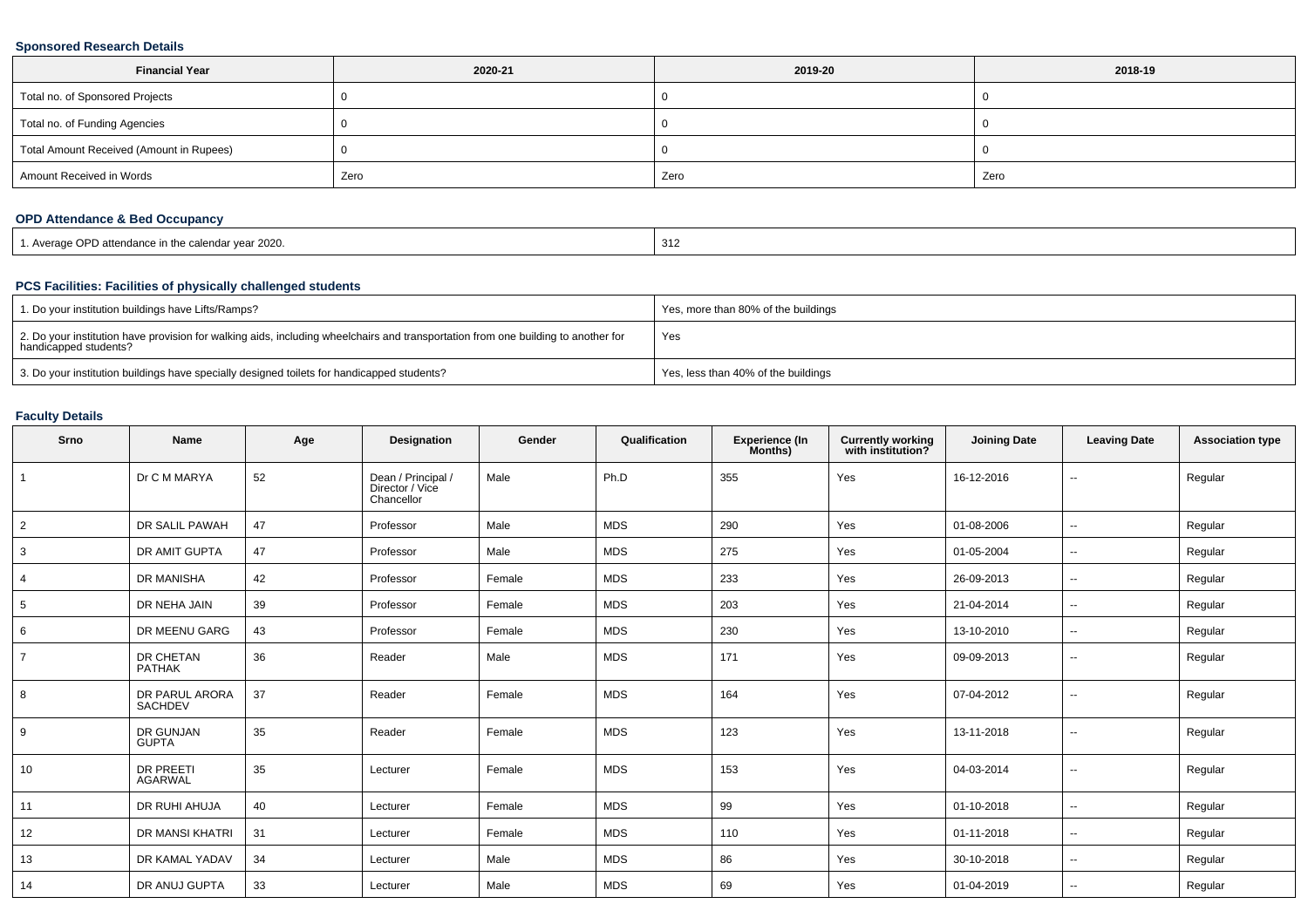| 15 | DR SANDEEP                       | 32 | Lecturer  | Male   | <b>MDS</b> | 132 | Yes | 01-01-2021 | $\overline{\phantom{a}}$ | Regular |
|----|----------------------------------|----|-----------|--------|------------|-----|-----|------------|--------------------------|---------|
| 16 | DR MANSHA<br><b>BAKSHI</b>       | 44 | Reader    | Female | <b>BDS</b> | 231 | Yes | 04-09-2002 | --                       | Regular |
| 17 | DR PRASHANT<br><b>BHASIN</b>     | 42 | Professor | Male   | <b>MDS</b> | 244 | Yes | 11-12-2020 | --                       | Regular |
| 18 | DR MEENU                         | 46 | Professor | Female | <b>MDS</b> | 297 | Yes | 23-02-2007 | --                       | Regular |
| 19 | DR ASHIMA GARG                   | 43 | Professor | Female | <b>MDS</b> | 247 | Yes | 01-03-2007 | $\overline{\phantom{a}}$ | Regular |
| 20 | DR MONIKA<br><b>TANDON</b>       | 39 | Professor | Female | <b>MDS</b> | 210 | Yes | 04-10-2013 | --                       | Regular |
| 21 | DR PRATIMA<br><b>BHUTANI</b>     | 43 | Professor | Female | <b>MDS</b> | 222 | Yes | 09-01-2015 | ۰.                       | Regular |
| 22 | DR HEMANSHI<br><b>KUMAR</b>      | 37 | Professor | Female | <b>MDS</b> | 171 | Yes | 01-10-2012 | --                       | Regular |
| 23 | DR SUKHWANT<br>SINGH YADAV       | 34 | Lecturer  | Male   | <b>MDS</b> | 117 | Yes | 18-03-2020 | ۰.                       | Regular |
| 24 | DR BHAGAT SINGH                  | 34 | Lecturer  | Male   | <b>MDS</b> | 113 | Yes | 24-07-2018 | $\overline{\phantom{a}}$ | Regular |
| 25 | DR RAJEEV<br>RANJAN              | 35 | Lecturer  | Male   | <b>MDS</b> | 110 | Yes | 23-10-2018 | --                       | Regular |
| 26 | DR GITIKA YADAV                  | 31 | Lecturer  | Female | <b>MDS</b> | 74  | Yes | 30-10-2018 | --                       | Regular |
| 27 | DR ADITI GUPTA                   | 32 | Lecturer  | Female | <b>MDS</b> | 97  | Yes | 19-11-2018 | $\sim$                   | Regular |
| 28 | DR PALAK WAHI                    | 28 | Lecturer  | Female | <b>MDS</b> | 78  | Yes | 24-06-2019 | $\sim$                   | Regular |
| 29 | DR JASTINDER<br><b>SINGH</b>     | 32 | Lecturer  | Male   | <b>MDS</b> | 81  | Yes | 19-03-2020 | --                       | Regular |
| 30 | DR NITIKA SINGH                  | 34 | Lecturer  | Female | <b>MDS</b> | 105 | Yes | 23-04-2020 | --                       | Regular |
| 31 | DR AKSHIT<br>GROVER              | 27 | Other     | Male   | <b>BDS</b> | 30  | Yes | 01-07-2019 | $\overline{\phantom{a}}$ | Regular |
| 32 | DR SHWETA<br><b>REHANI</b>       | 39 | Professor | Female | <b>MDS</b> | 210 | Yes | 15-03-2011 | --                       | Regular |
| 33 | DR PRABHAKAR A<br><b>JEERGAL</b> | 42 | Reader    | Male   | <b>MDS</b> | 216 | Yes | 01-06-2016 | $\overline{\phantom{a}}$ | Regular |
| 34 | DR SHIKHA<br>KHATANA             | 31 | Lecturer  | Female | <b>MDS</b> | 75  | Yes | 01-10-2018 | --                       | Regular |
| 35 | DR BIRESHWAR<br><b>ROY</b>       | 36 | Lecturer  | Male   | <b>MDS</b> | 106 | Yes | 20-02-2020 | Ξ.                       | Regular |
| 36 | DR AWANTIKA<br>SINGH             | 32 | Lecturer  | Female | <b>MDS</b> | 81  | Yes | 07-03-2020 | $\overline{\phantom{a}}$ | Regular |
| 37 | DR VISHAL<br>JUNEJA              | 47 | Reader    | Male   | <b>BDS</b> | 279 | Yes | 25-09-2002 | $\overline{\phantom{a}}$ | Regular |
| 38 | DR ASHISH GUPTA                  | 50 | Professor | Male   | <b>MDS</b> | 316 | Yes | 01-02-2005 | $\overline{\phantom{a}}$ | Regular |
| 39 | DR PANKAJ<br><b>BANSAL</b>       | 41 | Professor | Male   | <b>MDS</b> | 238 | Yes | 01-03-2006 | $\sim$                   | Regular |
| 40 | DR RAHUL<br>SHARMA               | 38 | Professor | Male   | <b>MDS</b> | 170 | Yes | 10-10-2011 | $\overline{\phantom{a}}$ | Regular |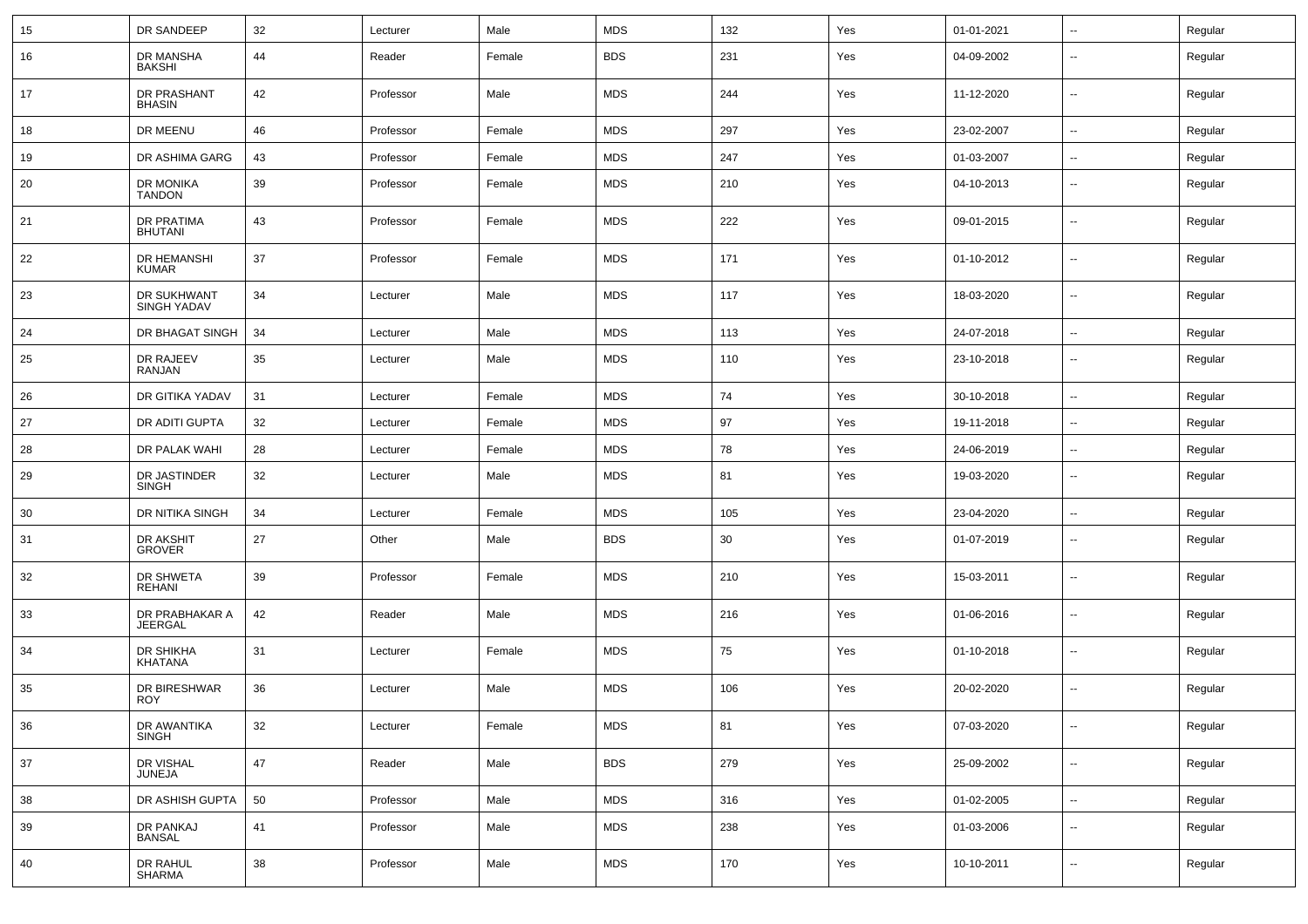| 41 | DR SNEHA<br><b>SHARMA</b>                | 34 | Reader    | Female | <b>MDS</b> | 148 | Yes | 04-08-2014 | $\sim$                   | Regular |
|----|------------------------------------------|----|-----------|--------|------------|-----|-----|------------|--------------------------|---------|
| 42 | DR VIMANYU<br>KATARIA                    | 34 | Lecturer  | Male   | <b>MDS</b> | 124 | Yes | 16-08-2016 | $\sim$                   | Regular |
| 43 | DR PREETY GOEL                           | 35 | Lecturer  | Female | <b>MDS</b> | 110 | Yes | 01-01-2018 | $\sim$                   | Regular |
| 44 | DR RACHIT<br><b>LOCHAN</b><br>SRIVASTAVA | 33 | Lecturer  | Male   | <b>MDS</b> | 96  | Yes | 19-12-2018 | --                       | Regular |
| 45 | DR HIMANI GUPTA                          | 30 | Lecturer  | Female | <b>MDS</b> | 63  | Yes | 16-12-2020 | $\sim$                   | Regular |
| 46 | DR C S BAIJU                             | 55 | Professor | Male   | <b>MDS</b> | 338 | Yes | 15-03-2005 | $\overline{\phantom{a}}$ | Regular |
| 47 | DR SUMIDHA<br><b>BANSAL</b>              | 44 | Professor | Female | <b>MDS</b> | 251 | Yes | 11-01-2007 | $\overline{\phantom{a}}$ | Regular |
| 48 | DR ASHISH VERMA                          | 41 | Professor | Male   | <b>MDS</b> | 207 | Yes | 06-10-2018 | $\mathbf{u}$             | Regular |
| 49 | DR MEENU<br>TANEJA BHASIN                | 43 | Professor | Female | <b>MDS</b> | 208 | Yes | 11-12-2020 | $\overline{\phantom{a}}$ | Regular |
| 50 | DR GUNJAN<br><b>GUPTA</b>                | 35 | Reader    | Female | <b>MDS</b> | 158 | Yes | 24-01-2017 | $\overline{\phantom{a}}$ | Regular |
| 51 | DR SUNNY MAVI                            | 35 | Reader    | Male   | <b>MDS</b> | 128 | Yes | 04-04-2016 | $\overline{\phantom{a}}$ | Regular |
| 52 | DR ISHA<br><b>BHARDWAJ</b>               | 35 | Lecturer  | Female | <b>MDS</b> | 137 | Yes | 01-02-2020 | --                       | Regular |
| 53 | DR KARUNA JOSHI                          | 35 | Lecturer  | Female | <b>MDS</b> | 153 | Yes | 06-03-2018 | $\mathbf{u}$             | Regular |
| 54 | DR BRIJ NANDAN                           | 33 | Lecturer  | Male   | <b>MDS</b> | 97  | Yes | 15-11-2018 | $\mathbf{u}$             | Regular |
| 55 | DR GURKEERAT<br><b>SINGH</b>             | 49 | Professor | Male   | <b>MDS</b> | 322 | Yes | 23-03-2005 | $\sim$                   | Regular |
| 56 | DR ABHISHEK<br><b>GOYALIYA</b>           | 40 | Professor | Male   | <b>MDS</b> | 217 | Yes | 08-12-2009 | $\overline{\phantom{a}}$ | Regular |
| 57 | DR GAURAV<br><b>GUPTA</b>                | 38 | Professor | Male   | <b>MDS</b> | 185 | Yes | 04-07-2011 | $\sim$                   | Regular |
| 58 | DR VARUN GOYAL                           | 36 | Professor | Male   | <b>MDS</b> | 167 | Yes | 02-11-2015 | $\sim$                   | Regular |
| 59 | <b>DR NISHANT</b><br><b>GUPTA</b>        | 37 | Reader    | Male   | <b>MDS</b> | 160 | Yes | 24-11-2017 | $\overline{\phantom{a}}$ | Regular |
| 60 | DR RAJ KUMAR<br><b>SINGH</b>             | 42 | Reader    | Male   | <b>MDS</b> | 158 | Yes | 01-10-2013 | $\overline{\phantom{a}}$ | Regular |
| 61 | DR NEETU GUPTA                           | 35 | Lecturer  | Female | <b>MDS</b> | 123 | Yes | 16-10-2018 |                          | Regular |
| 62 | DR ANKIT<br>CHAUDHARI                    | 37 | Lecturer  | Male   | <b>MDS</b> | 57  | Yes | 12-02-2020 | $\sim$                   | Regular |
| 63 | DR SUSHMA<br><b>CHAURASIA</b>            | 37 | Lecturer  | Female | <b>MDS</b> | 93  | Yes | 18-03-2020 | $\sim$                   | Regular |
| 64 | DR BHAVNA<br><b>GUPTA SARAF</b>          | 42 | Professor | Female | <b>MDS</b> | 240 | Yes | 07-07-2006 | $\sim$                   | Regular |
| 65 | DR NEHA<br>SHEORAN                       | 38 | Professor | Female | <b>MDS</b> | 186 | Yes | 01-06-2010 | $\sim$                   | Regular |
| 66 | DR GAURI KALRA<br>YADAV                  | 36 | Reader    | Female | MDS        | 171 | Yes | 16-01-2020 | $\sim$                   | Regular |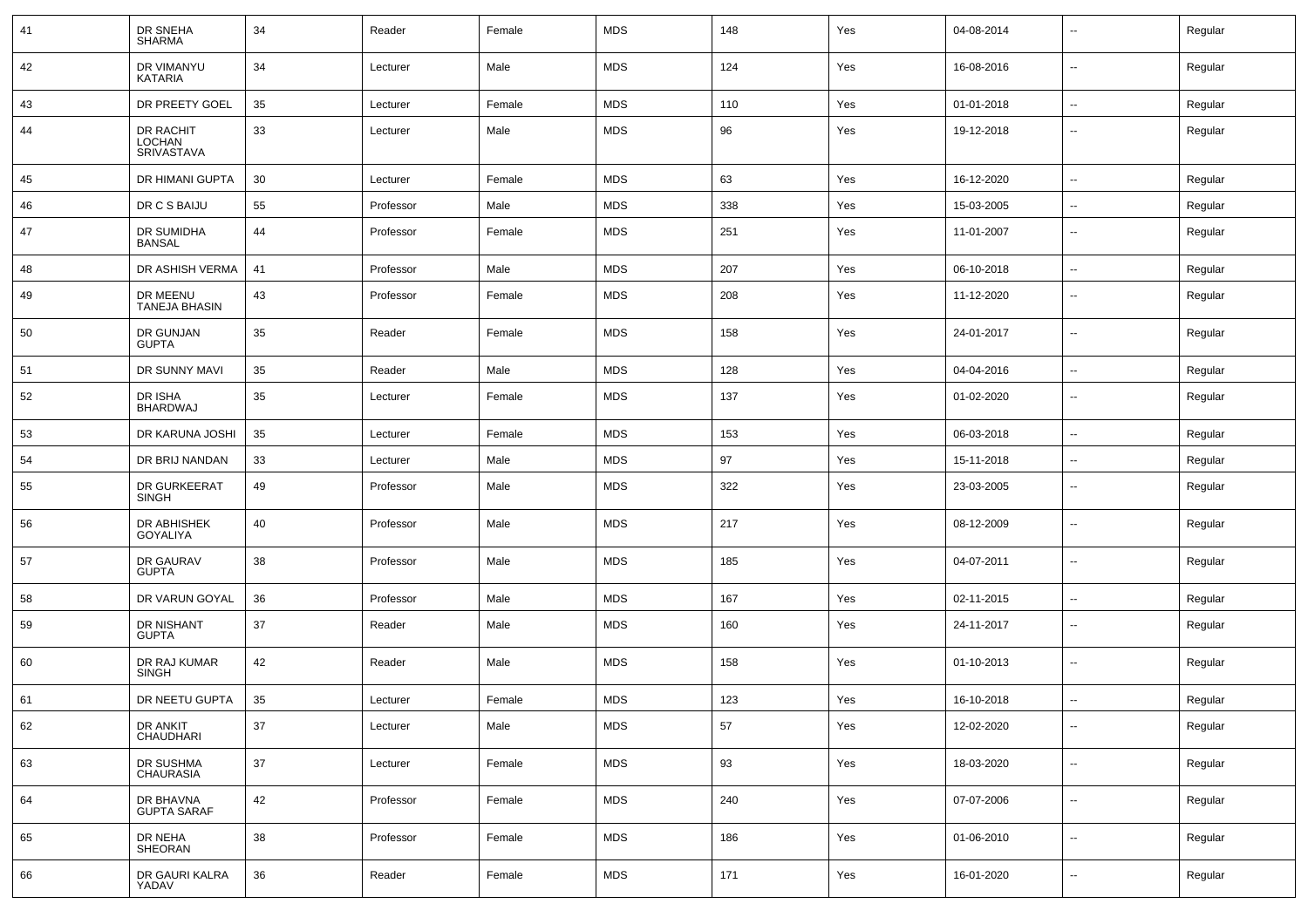| 67 | DR PRIYA<br><b>MENDIRATTA</b>  | 33 | Lecturer                   | Female | <b>MDS</b>  | 124 | Yes | 08-03-2015 | --                       | Regular |
|----|--------------------------------|----|----------------------------|--------|-------------|-----|-----|------------|--------------------------|---------|
| 68 | DR MONIKA<br><b>AGGARWAL</b>   | 33 | Lecturer                   | Female | <b>MDS</b>  | 94  | Yes | 01-03-2017 | $\sim$                   | Regular |
| 69 | DR POOJA<br><b>SRIVASTAVA</b>  | 36 | Lecturer                   | Female | <b>MDS</b>  | 140 | Yes | 01-05-2018 | $\overline{\phantom{a}}$ | Regular |
| 70 | DR SHREYA<br><b>GUPTA</b>      | 31 | Lecturer                   | Female | <b>MDS</b>  | 126 | Yes | 17-06-2019 | $\sim$                   | Regular |
| 71 | DR RAMESH<br><b>GUPTA</b>      | 43 | Professor                  | Male   | <b>MDS</b>  | 231 | Yes | 01-10-2011 | $\overline{\phantom{a}}$ | Regular |
| 72 | DR DEEPAK<br>SAGAR             | 30 | Other                      | Male   | <b>BDS</b>  | 80  | Yes | 20-04-2015 | $\sim$                   | Regular |
| 73 | DR APRAMPAR<br><b>KAUR</b>     | 26 | Other                      | Female | <b>BDS</b>  | 22  | Yes | 02-03-2020 | $\overline{\phantom{a}}$ | Regular |
| 74 | DR RUCHI NAGPAL                | 46 | Professor                  | Female | <b>MDS</b>  | 144 | Yes | 25-04-2011 | $\sim$                   | Regular |
| 75 | DR CHANDAN<br><b>DHINGRA</b>   | 34 | Lecturer                   | Male   | <b>MDS</b>  | 136 | Yes | 16-08-2013 | --                       | Regular |
| 76 | DR SAKSHI<br><b>KATARIA</b>    | 33 | Lecturer                   | Female | <b>MDS</b>  | 50  | Yes | 20-12-2016 | --                       | Regular |
| 77 | DR NEETU GUPTA                 | 40 | Lecturer                   | Female | <b>MDS</b>  | 130 | Yes | 01-03-2017 | --                       | Regular |
| 78 | DR PRATIBHA<br><b>TANEJA</b>   | 32 | Lecturer                   | Female | <b>MDS</b>  | 70  | Yes | 08-01-2018 | $\overline{\phantom{a}}$ | Regular |
| 79 | DR NEHA GUPTA                  | 45 | Professor                  | Female | <b>MS</b>   | 58  | Yes | 04-12-2012 | $\sim$                   | Regular |
| 80 | DR RASHI JAIN                  | 37 | Lecturer                   | Female | MS          | 20  | Yes | 28-04-2020 | $\overline{\phantom{a}}$ | Regular |
| 81 | DR A K BASAK                   | 52 | Professor                  | Male   | Ph.D        | 378 | Yes | 01-09-2014 | $\overline{\phantom{a}}$ | Regular |
| 82 | DR ANITA SHARMA                | 66 | Professor                  | Female | MD          | 387 | Yes | 09-03-2020 | $\sim$                   | Regular |
| 83 | DR SUDHA JHA                   | 43 | Professor                  | Female | Ph.D        | 178 | Yes | 05-10-2015 | $\sim$                   | Regular |
| 84 | DR GARIMA<br><b>RUSTAGI</b>    | 42 | Lecturer                   | Female | <b>MBBS</b> | 178 | Yes | 01-03-2007 | --                       | Regular |
| 85 | <b>MRS RANJINI H</b><br>PILLAI | 43 | Reader                     | Female | M.Sc.       | 164 | Yes | 03-12-2009 | --                       | Regular |
| 86 | DR MANISH K<br><b>WADHWA</b>   | 52 | Professor                  | Male   | MD          | 361 | Yes | 02-05-2003 | --                       | Regular |
| 87 | DR SHEELA<br><b>SHARMA</b>     | 54 | Lecturer                   | Female | <b>MBBS</b> | 21  | Yes | 01-04-2020 | --                       | Regular |
| 88 | DR ANIL CHANDER                | 60 | Professor                  | Male   | Ph.D        | 464 | Yes | 19-03-2014 | u.                       | Regular |
| 89 | <b>MS BINITA SINGH</b>         | 39 | <b>Assistant Professor</b> | Female | M.Sc.       | 159 | Yes | 13-01-2014 | $\sim$                   | Regular |
| 90 | DR ASHU ARORA                  | 47 | Reader                     | Male   | MD          | 227 | Yes | 10-06-2014 | $\overline{\phantom{a}}$ | Regular |
| 91 | DR RAM NIWAS<br><b>GUPTA</b>   | 43 | Lecturer                   | Male   | MD          | 20  | Yes | 16-04-2020 | --                       | Regular |
| 92 | DR R K DUA                     | 52 | Professor                  | Male   | MS          | 249 | Yes | 01-05-2014 | $\overline{\phantom{a}}$ | Regular |
| 93 | DR SEEMA<br><b>BANSAL</b>      | 45 | Lecturer                   | Female | <b>MBBS</b> | 133 | Yes | 03-12-2010 | $\overline{\phantom{a}}$ | Regular |